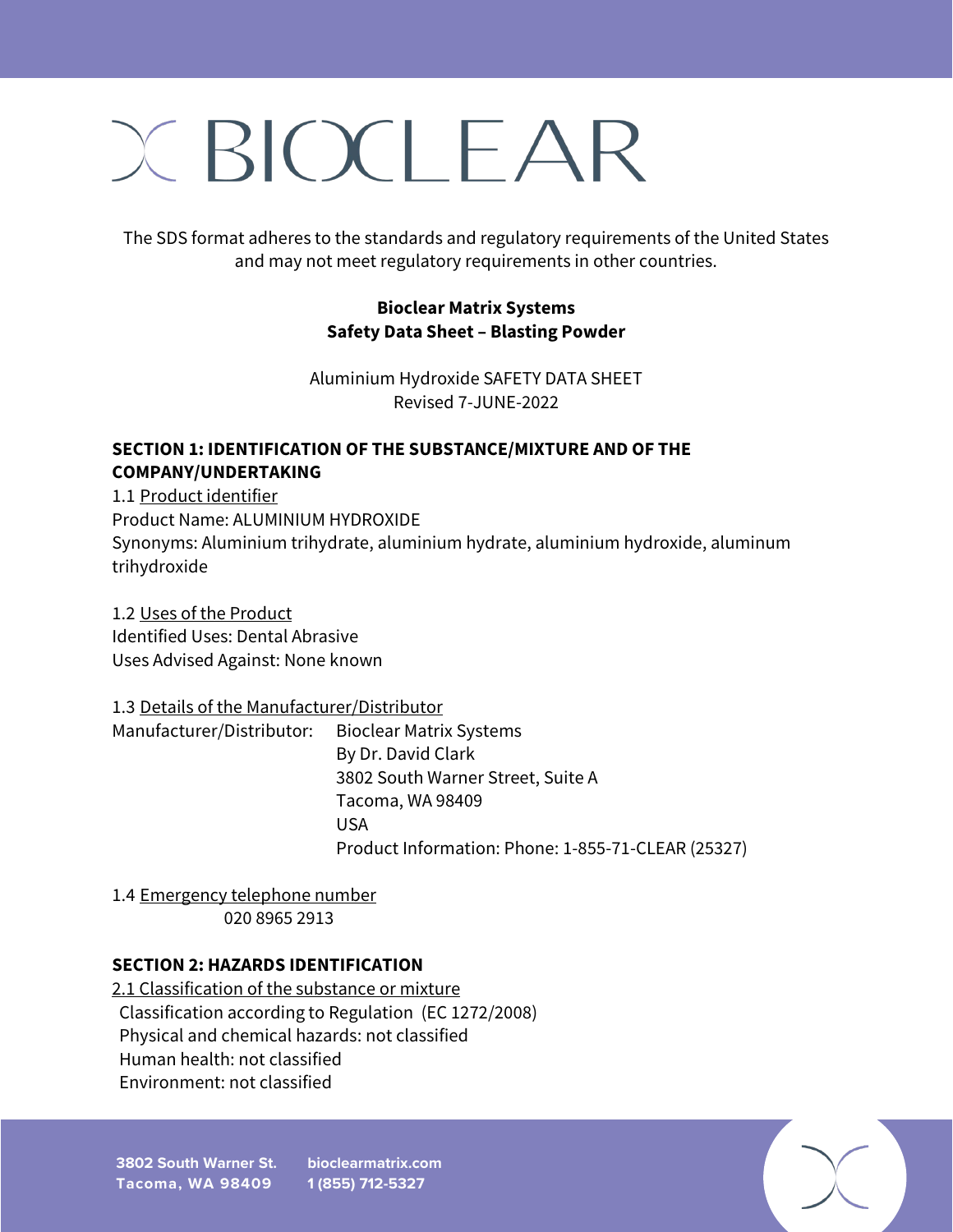### 2.2 Label elements

Labelling according to Regulation (EC) 1272/2008

#### 2.3 Other hazards

This product does not contain any PBT or vPvB substances.

### **SECTION 3: COMPOSITION/INFORMATION ON INGREDIENTS**

| 3.1 Substances       |               |            |           |                                  |
|----------------------|---------------|------------|-----------|----------------------------------|
| Product Ingredient   | $\frac{0}{0}$ | CAS No     | EC No     | <b>Classification Regulation</b> |
| name                 |               |            |           | (EC) No. 1272/2008 [CLP]         |
| Aluminium            | >99           | 21645-51-2 | 244-492-7 | Not classified                   |
| hydroxide (ATH)      |               |            |           |                                  |
| Food grade natural   | >1            |            |           | Proprietary Formula              |
| peppermint flavor    |               |            |           |                                  |
| Maltodextrin         | >1            | 9050-36-6  | 232-940-4 |                                  |
| (carrier)            |               |            |           |                                  |
| Gum Arabic (carrier) | >1            | 9000-01-5  | 232-519-5 |                                  |

### **SECTION 4: FIRST AID MEASURES**

4.1 Description of first aid measures

In case of inhalation:

Move the exposed person to fresh air at once. Get medical attention if any discomfort continues.

In case of irritation on skin contact:

Wash skin with soap and water. Get medical attention if irritation persists after washing.

In case of eye contact:

Make sure to remove any contact lenses from the eyes before rinsing. Rinse eye with water immediately. Get medical attention if any discomfort continues.

In case of discomfort after swallowing:

Rinse mouth thoroughly. Get medical attention if any discomfort continues.

**1 (855) 712-5327**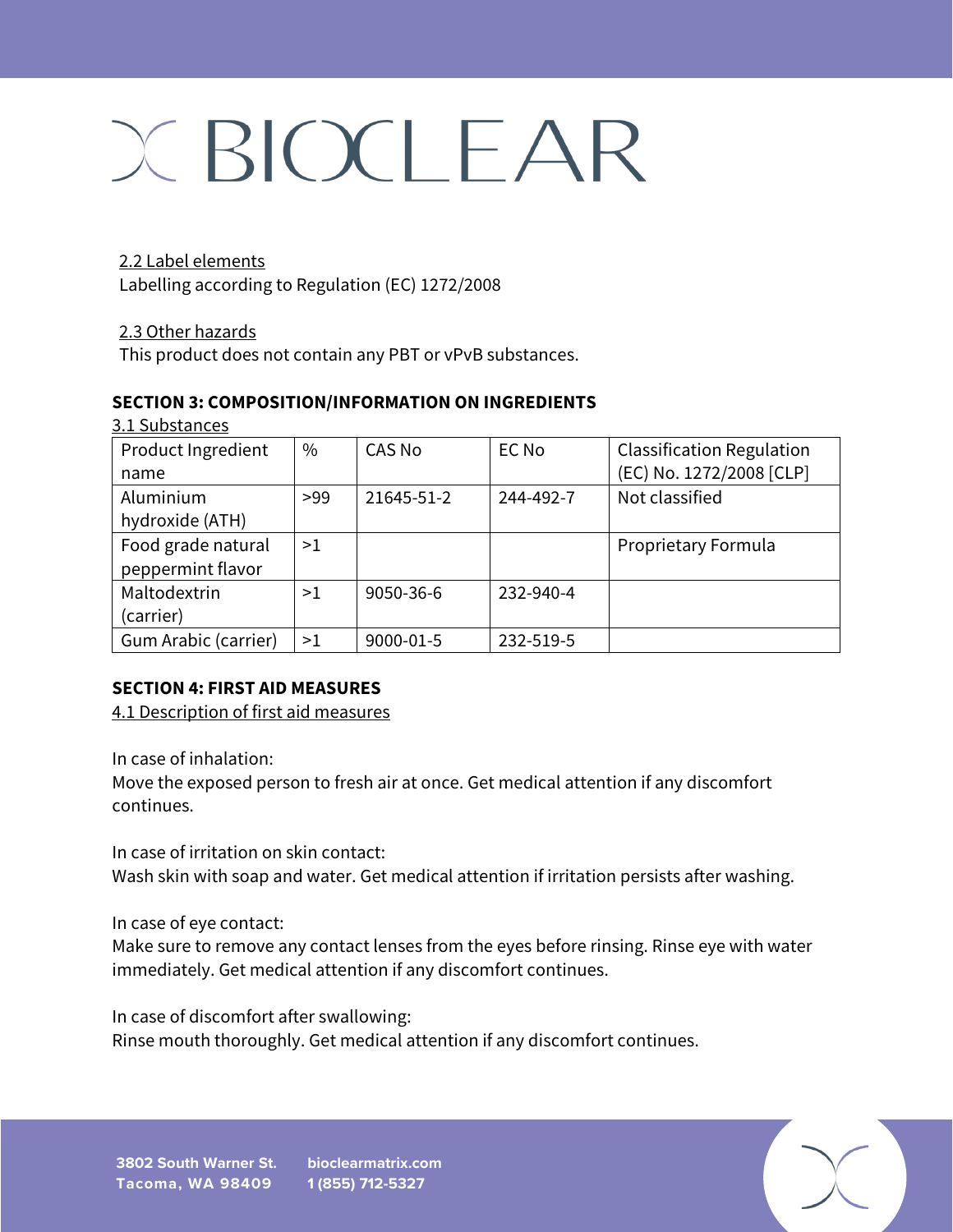4.2 Most important symptoms and effects, both acute and delayed

Inhalation: No specific symptoms noted.

Ingestion: No specific symptoms noted.

Skin contact: No specific symptoms noted.

Eye contact: No specific symptoms noted.

4.3 Indication of any immediate medical attention and special treatment needed Treat symptomatically

## **SECTION 5: FIREFIGHTING MEASURES**

5.1 Extinguishing media Suitable extinguishing media: This product is not flammable. Use fire extinguishing media appropriate for surrounding materials.

5.2 Special hazards arising from the substance or mixture Hazardous combustion products: None under normal conditions

5.3 Advice for firefighters Special fire-fighting procedures: No specific fire-fighting procedures given

## **SECTION 6: ACCIDENTAL RELEASE MEASURES**

6.1 Personal precautions, protective equipment and emergency procedures Follow precautions for safe handling described in this safety data sheet

6.2 Environmental precautions

The product should not be dumped in nature but collected and delivered according to agreement with the local authorities.

## 6.3 Methods for containment and clean up

Avoid dust formation. Remove spillage with vacuum cleaner. If not possible, collect spillage with shovel, broom or the like. Transfer to a container for disposal.

## 6.4 References to other sections

For personal protection see section 8. For waste disposal see section 13.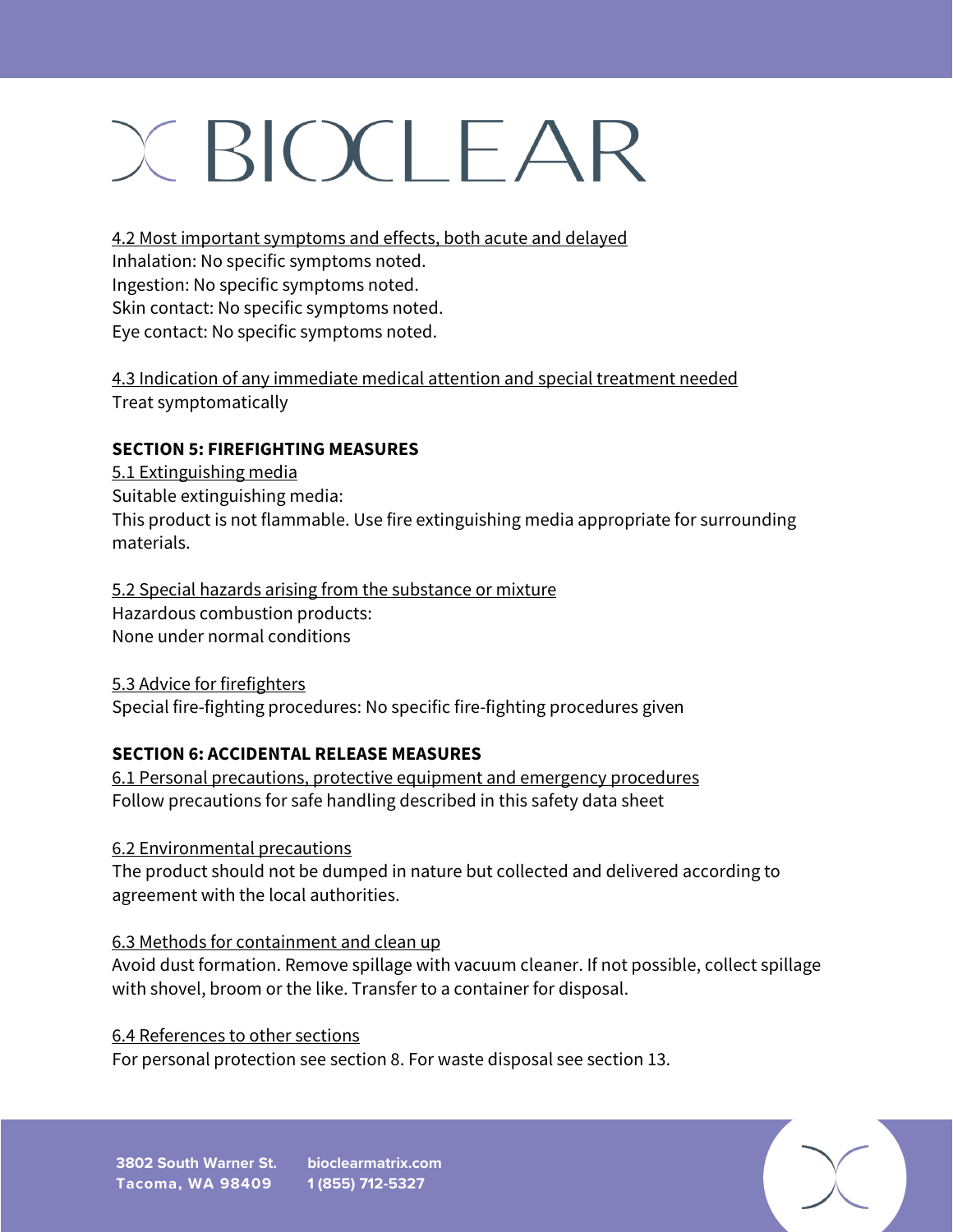### **SECTION 7: HANDLING AND STORAGE**

7.1 Precautions for safe handling

Precautions for safe handling:

Avoid handling which leads to dust formation. Avoid inhalation of high concentrations of dust. Observe occupational exposure limits and minimize the risk of inhalation of dust.

7.2 Conditions for safe storage, including any incompatibilities

Store in tightly closed original container in a dry, cool and well-ventilated place. Keep in original container.

7.3 Specific end use(s)

### **SECTION 8: EXPOSURE CONTROLS/PERSONAL PROTECTION**

#### 8.1 Control parameters

Components with workplace control parameters

| Country | Name | <b>STD</b> | TWA-8Hrsv    | TWA-8Hrs             | STEL - 15Min | <b>Notes</b> |
|---------|------|------------|--------------|----------------------|--------------|--------------|
| Austria | ATH  |            |              | 10.0 mg/m3           | 10.0 mg/m3   | A, E         |
| Poland  | ATH  | <b>NDS</b> |              | $2.5 \text{ mg/m}$ 3 |              |              |
| Russia  | ATH  | ПДК        |              | $6.0 \text{ mg/m}$ 3 |              | $\Phi$ , 4   |
| UK      | ATH  | WEL        | 4.0 mg/m $3$ | 10.0 mg/m3           |              |              |

A = Aveolengängiger Anteil

E = Einatembare Fraktion

NDS = Najwyższe Dopuszczalne Stężenie

ПДК = Величина

Ф = аэрозоли преимущественно фиброгенного действия

4 = класс - умеренно опасные.

WEL = Workplace exposure limit

NOTE: To request language / country specific SDS please e–mail sds@lkabminerals.com

## 8.2 Exposure controls

Protective equipment:



**bioclearmatrix.com 1 (855) 712-5327**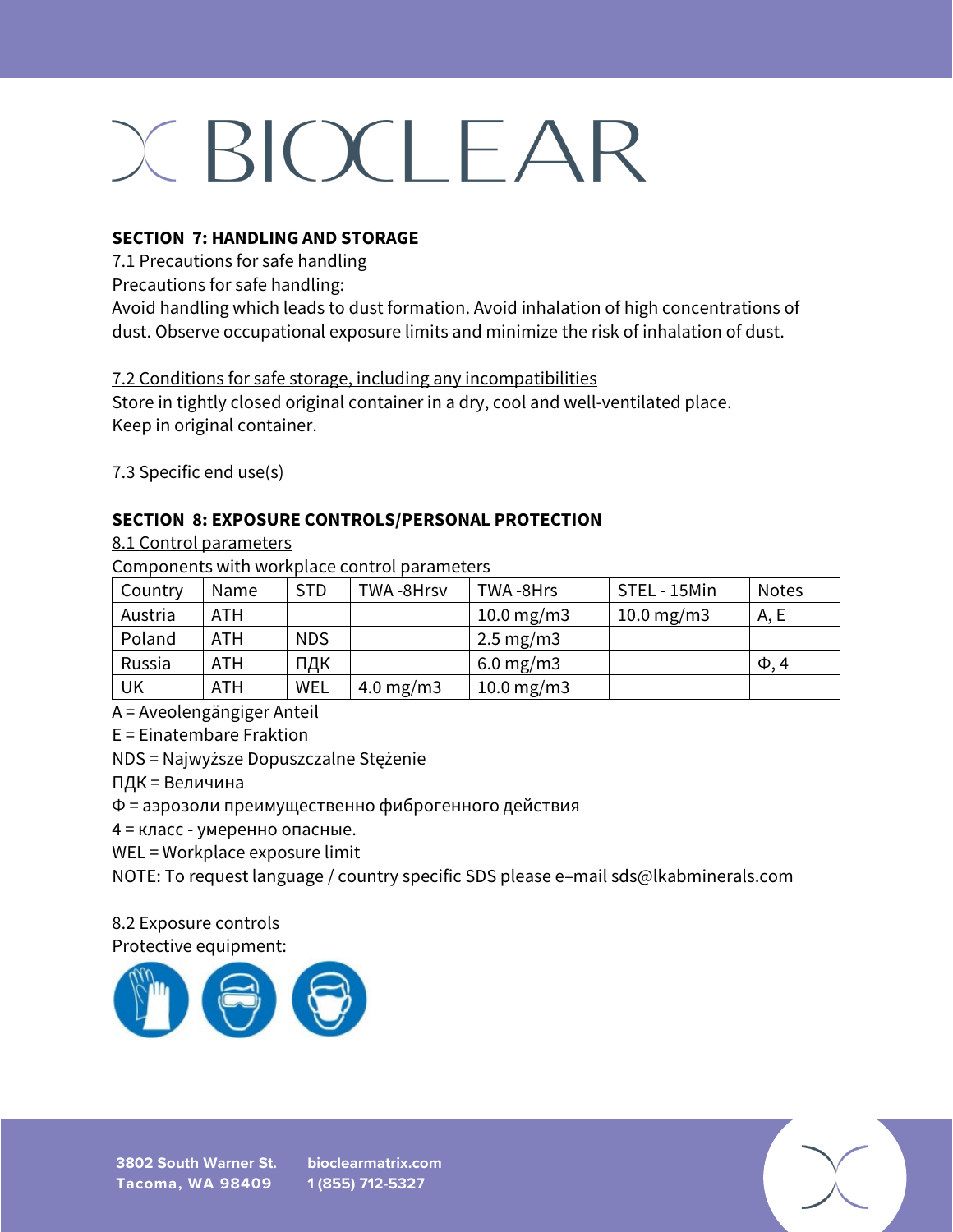Engineering measures:

Provide adequate ventilation. Observe occupational exposure limits and minimize the risk of inhalation of dust.

Respiratory equipment :

No specific recommendation made, but respiratory protection must be used if the general level exceeds the recommended occupational exposure limit. Wear dust masks in dusty areas.

Hand protection: No specific hand protection noted, but gloves may still be advisable.

Eye protection: Wear dust resistant safety goggles where this is a danger of eye contact.

Other protection: Provide eyewash station. Hygiene measures: Wash hands at the

### **SECTION 9: PHYSICAL AND CHEMICAL PROPERTIES**

9.1 Information on basic physical and chemical properties

| Appearance:       | Powder, dust       |
|-------------------|--------------------|
| Color:            | White              |
| Odor:             | Odorless           |
| Solubility:       | Insoluble in water |
| Relative density: | $2.3 - 2.6$ pH-    |
| Value:            | 9                  |

9.2 Other safety information Not relevant

### **SECTION 10: STABILITY AND REACTIVITY**

10.1 Reactivity No specific reactivity hazards associated with this product.

**3802 South Warner St. Tacoma, WA 98409 bioclearmatrix.com 1 (855) 712-5327**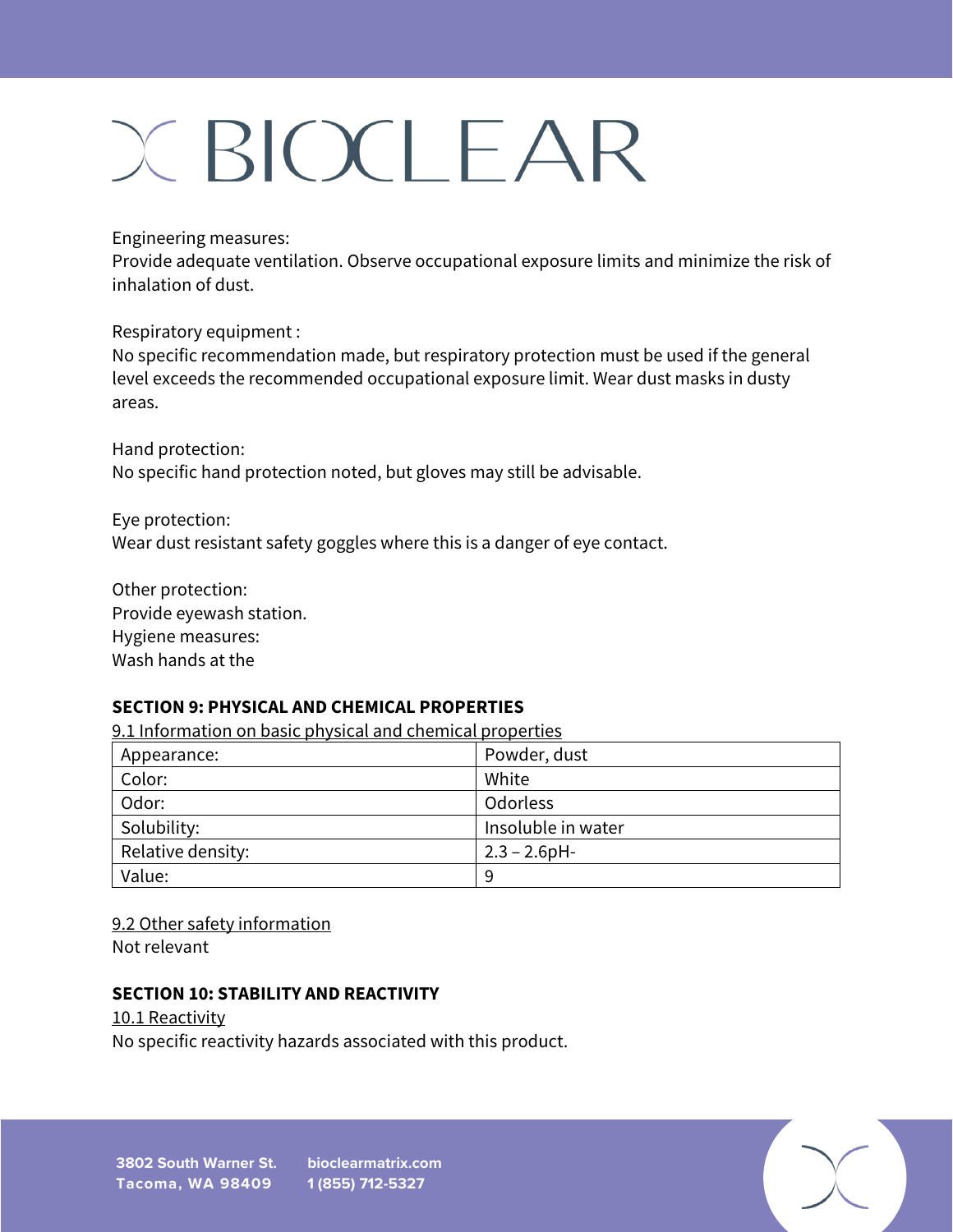10.2 Chemical stability Stable under normal temperature conditions.

10.3 Possibility of hazard reactions Not relevant.

10.4 Conditions to avoid No specific conditions are likely to result in a hazardous situation.

10.5 Incompatible materials Materials to avoid: No specific, or groups of, materials are likely to react to produce a hazardous situation

10.6 Hazardous decomposition products None under normal circumstances

### **SECTION 11: TOXICOLOGICAL INFORMATION**

The information below relates to Sodium Bicarbonate in its pure form.

11.1 Information on toxicological effects

Other health effects: This substance has no evidence of carcinogenic properties.

Acute toxicity: No data available

Acute toxicity (Oral LD50): 5000 mg/kg rat

Acute toxicity (Dermal LD50): Not relevant

Acute toxicity (Inhalation LC50): Not relevant

**3802 South Warner St. bioclearmatrix.com Tacoma, WA 98409**

**1 (855) 712-5327**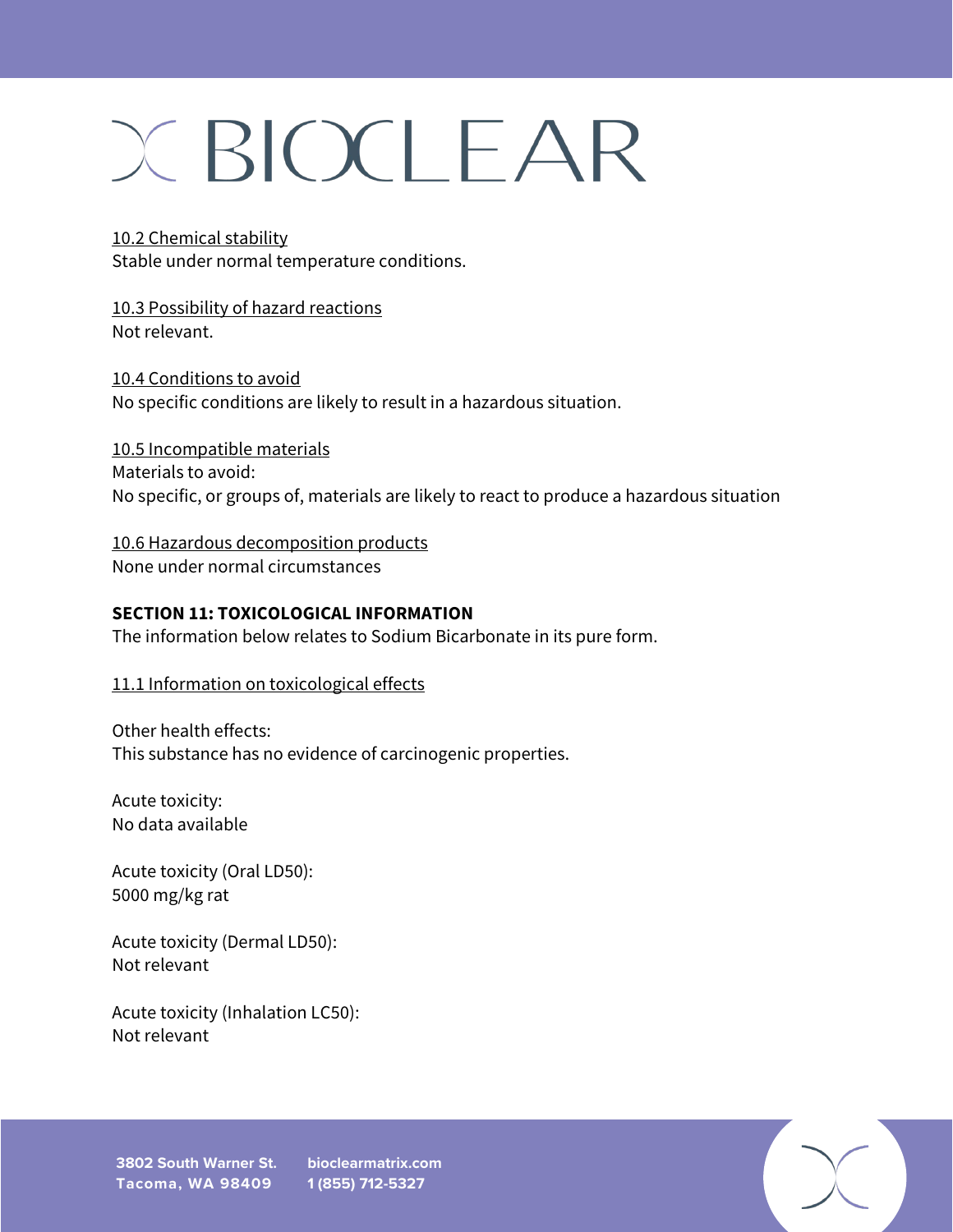Inhalation: Dust in high concentrations may irritate the respiratory system.

Ingestion: May cause discomfort if swallowed.

Skin contact: Powder may irritate skin.

Eye contact: Particles in the eyes may cause irritation and smarting.

## **SECTION 12: ECOLOGICAL INFORMATION**

12.1 Toxicity Not regarded as dangerous for the environment. Not considered toxic to fish.

12.2 Persistence and degradability The product is not readily biodegradable

12.3 Bioaccumulative potential The product is not bioaccumulating.

12.4 Mobility in soil Not relevant, due to the form of the product. 12.5 Results of PBT and vPvB assessment This product does not contain any PBT or vPvB substances.

12.6 Other adverse effects None known.

## **SECTION 13: DISPOSAL CONSIDERATIONS**

13.1 Waste treatment methods Dispose of waste and residues in accordance with local authority requirements

## **SECTION 14: TRANSPORT INFORMATION**

Road transport notes: Not classified. Rail transport notes: Not classified.

**3802 South Warner St. bioclearmatrix.com Tacoma, WA 98409 1 (855) 712-5327**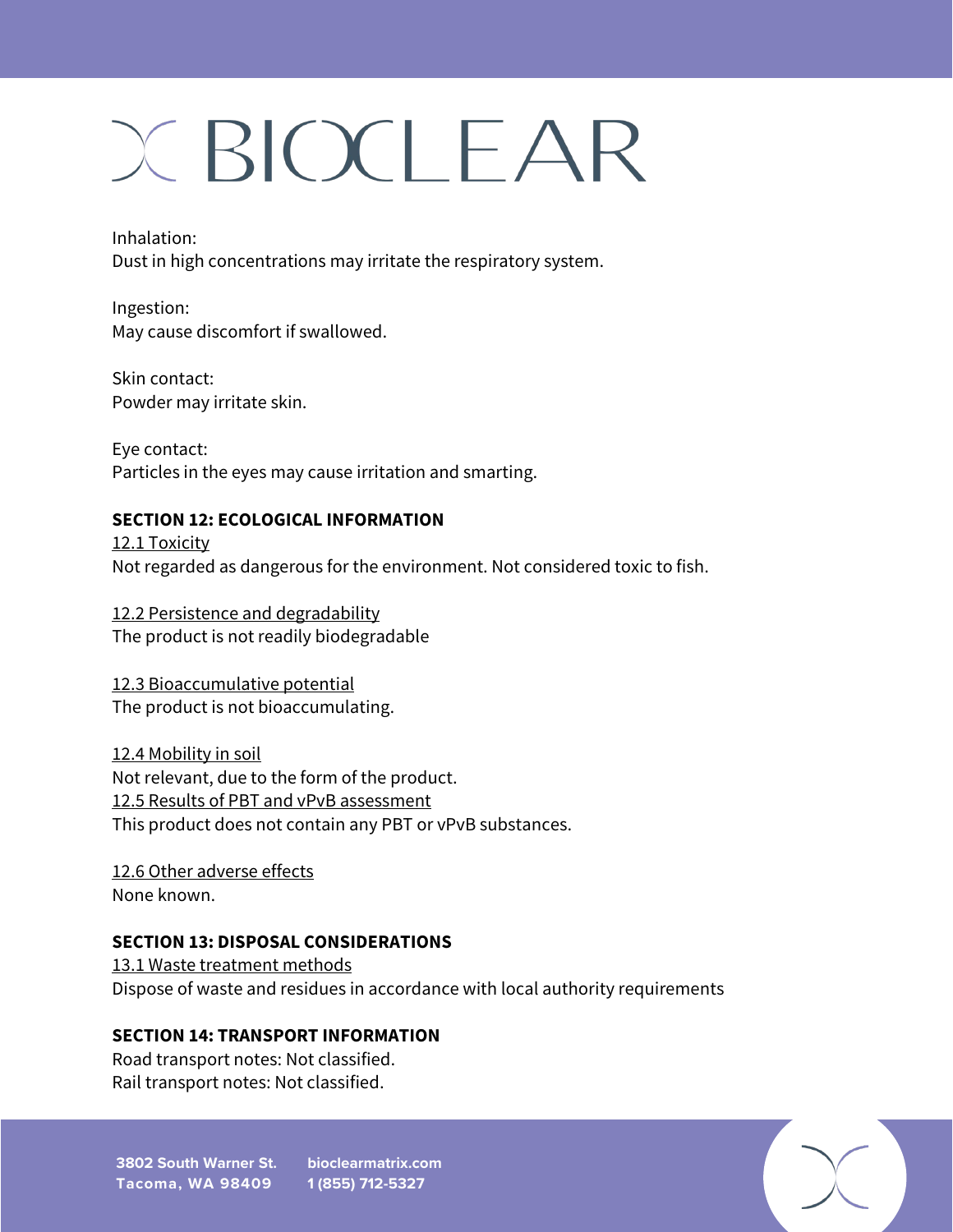Sea transport notes: Not classified. Air transport notes: Not classified.

14.1 UN Number The product is not covered by international regulation on the transport of dangerous goods (IMDG, IATA, ADR/RID). 14.2 UN proper shipping name Not classified for transportation.

14.3 Transport hazard class(es) Not classified for transportation.

14.4 Packaging group Not classified for transportation.

14.5 Environmental hazards Environmentally hazardous substances / marine pollutant: no

14.6 Special precautions for user: Not classified for transportation.

14.7 Transport in bulk according to Annex II of MARPOL73/78 and the IBC Code Not applicable.

### **SECTION 15: REGULATORY INFORMATION**

15.1 Safety, health and environmental regulations/legislation specific for the substance or mixture Approved code of practice: Classification and labelling of substances and preparations dangerous for supply. Safety data sheets for substances and preparations.

Guidance notes: Workplace Exposure Limits EH40.

EU Legislation:

Regulation (EC) No 1907/2006 of the European Parliament and of the Council of 18 December 2006 concerning the Registration, Evaluation, Authorization and Restriction of